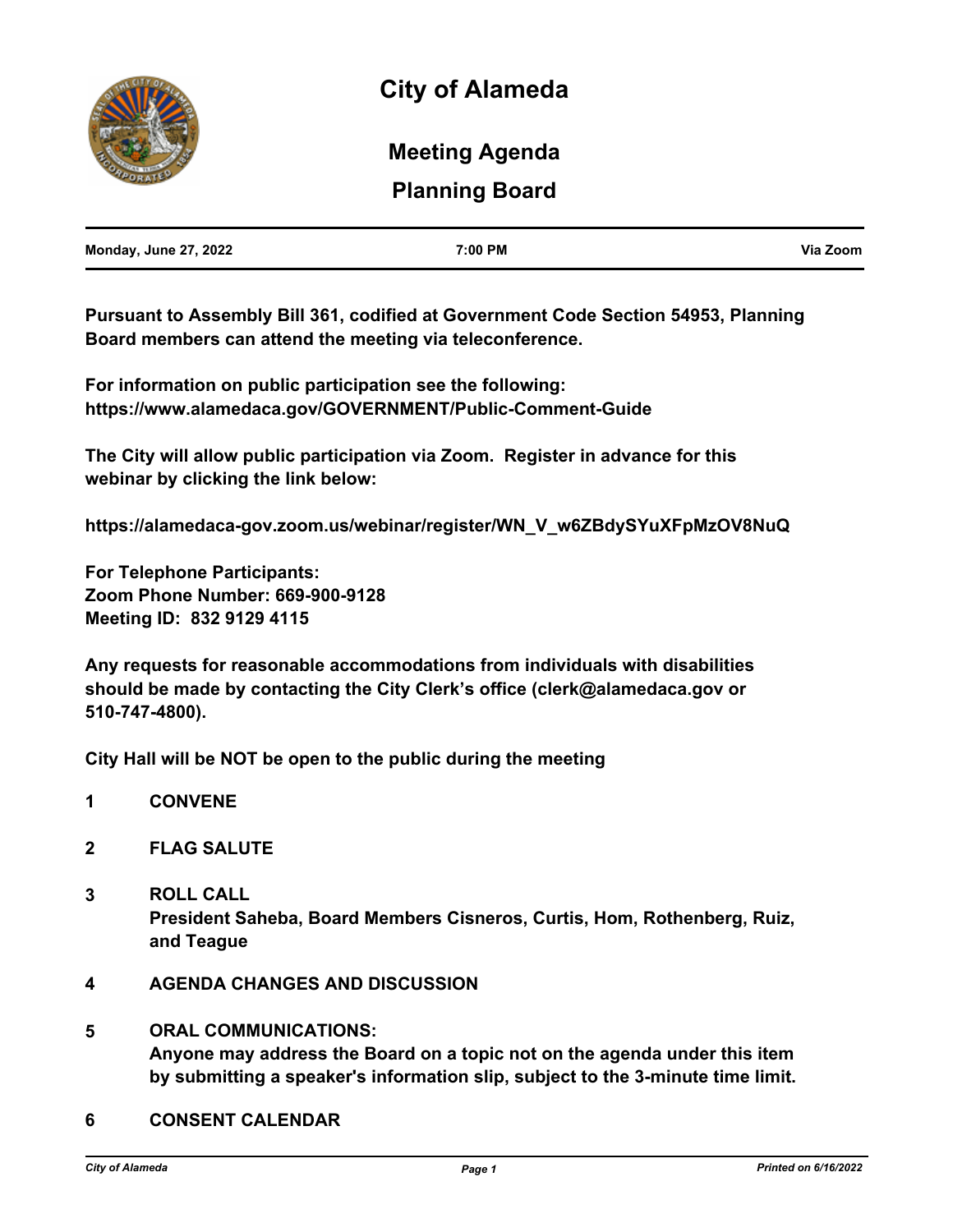**6-A** [2022-2167](http://alameda.legistar.com/gateway.aspx?m=l&id=/matter.aspx?key=11944) Annual Review of Alameda Landing Commercial Project Development Agreement and Alameda Landing Residential Project Development Agreement. Applicant: Catellus Alameda Development, LLC. An Annual Review of the Development Agreements between City of Alameda and Catellus Alameda Development, LLC related to the Alameda Landing Mixed Use Residential Project and the Alameda Landing Mixed Use Commercial Project. (Item Continued to the July 11, 2022 Planning Board Meeting)

# **7 REGULAR AGENDA ITEMS**

**7-A** [2022-2164](http://alameda.legistar.com/gateway.aspx?m=l&id=/matter.aspx?key=11941) Annual Review: Alameda Point Site A Development Agreement - Applicant: Alameda Point Partners, LLC (APP). The applicant is requesting a periodic review of the Alameda Point Site A Development Agreement. The consideration of an Annual Report is not a project under CEQA. No further environmental review is required.

> *Attachments:* [Exhibit 1 Annual Report Letter from APP](http://alameda.legistar.com/gateway.aspx?M=F&ID=231af4bb-0c4b-4295-a9c3-3bdd0adfdb72.pdf) [Exhibit 2 Draft Planning Board Resolution](http://alameda.legistar.com/gateway.aspx?M=F&ID=a55bd4e1-5a07-4d34-8ebe-bad3af904386.pdf)

**7-B** [2022-2165](http://alameda.legistar.com/gateway.aspx?m=l&id=/matter.aspx?key=11942) Del Monte Development Agreement Annual Review - Applicants: TL Partners I, LP and Alta Buena Vista Owner, LLC. The applicants are requesting a periodic review of the Del Monte Warehouse Project Development Agreement. The consideration of an Annual Report is not a project under the California Environmental Quality Act (CEQA). No further environmental review is required.

> *Attachments:* [Exhibit 1 Annual Report Letter from Developers](http://alameda.legistar.com/gateway.aspx?M=F&ID=aee47459-d2f3-4553-8893-c2ca80fe63af.pdf) [Exhibit 2 Draft Resolution Approving Annual Report](http://alameda.legistar.com/gateway.aspx?M=F&ID=8e727fa5-9099-4aa4-837d-a1f5ac8eb821.pdf)

- **7-C** [2022-2166](http://alameda.legistar.com/gateway.aspx?m=l&id=/matter.aspx?key=11943) Boatworks Development Agreement Annual Review Applicant: Boatworks, LLC. The applicant is requesting a periodic review of the Boatworks Development Agreement. The consideration of an Annual Report is not a project under the California Environmental Quality Act (CEQA). No further environmental review is required.
	- *Attachments:* [Exhibit 1 Annual Report Letter from Developer](http://alameda.legistar.com/gateway.aspx?M=F&ID=10347521-93c7-4fe8-9b8c-012f9a05218d.pdf) [Exhibit 2 Draft Resolution Approving Annual Report](http://alameda.legistar.com/gateway.aspx?M=F&ID=8b4cce38-ee5f-4492-afff-13dfce4c8d0c.pdf)

## **8 MINUTES**

**8-A** [2022-2161](http://alameda.legistar.com/gateway.aspx?m=l&id=/matter.aspx?key=11938) Draft Meeting Minutes - April 11, 2022

## **9 STAFF COMMUNICATIONS**

**9-A** [2022-2162](http://alameda.legistar.com/gateway.aspx?m=l&id=/matter.aspx?key=11939) Planning, Building and Transportation Department Recent Actions and **Decisions**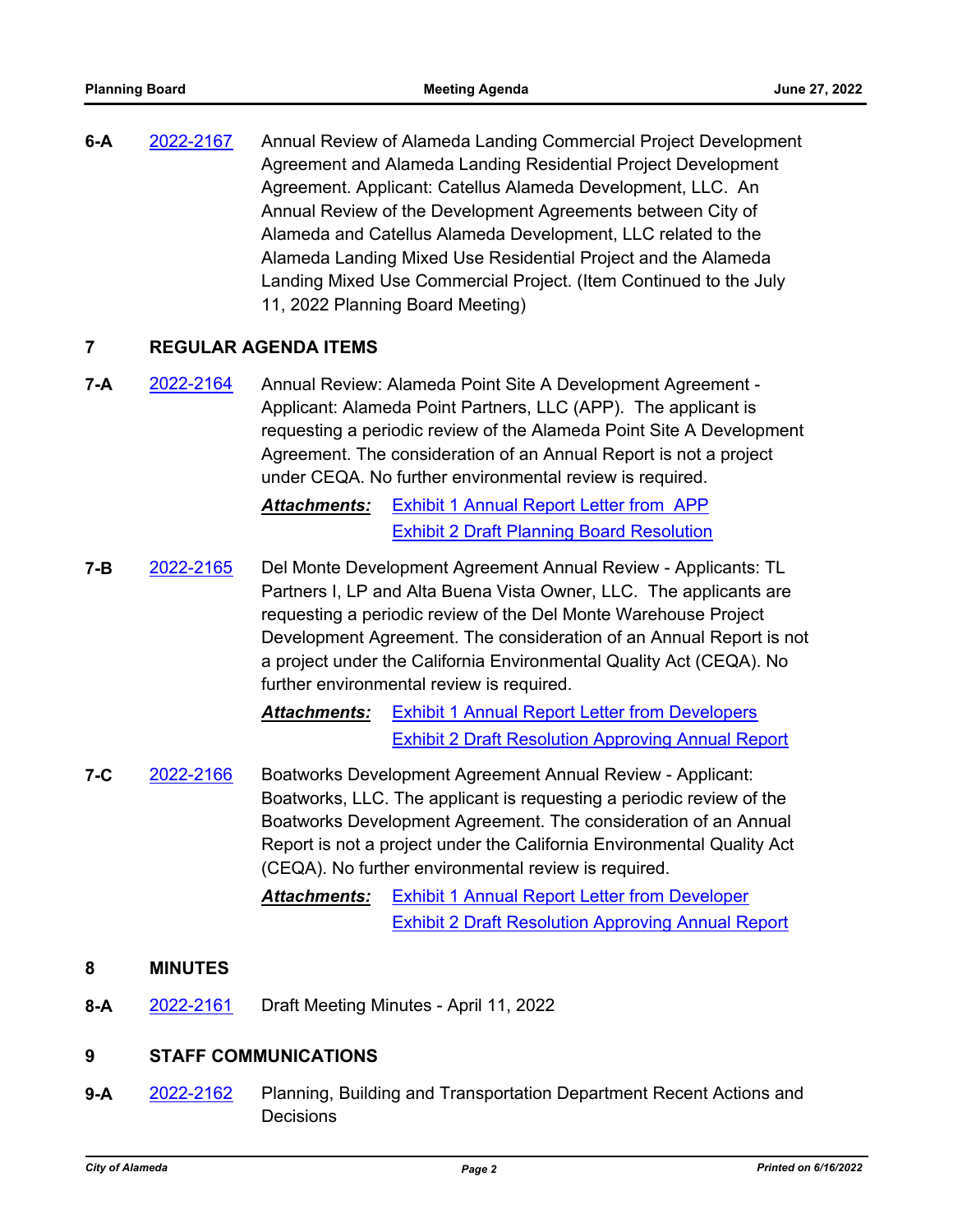**9-B** [2022-2163](http://alameda.legistar.com/gateway.aspx?m=l&id=/matter.aspx?key=11940) Oral Report - Future Public Meetings and Upcoming Planning, Building and Transportation Department Projects

# **10 WRITTEN COMMUNICATIONS**

## **11 BOARD COMMUNICATIONS:**

**Board members may ask a question for clarification, make a brief announcement or make a brief report on his or her activities. In addition, the Board may provide a referral to staff or other resources for factual information, request staff to report back to the body at a subsequent meeting concerning a City matter or, through the chair, direct staff to place a request to agendize a matter of business on a future agenda.**

## **12 ORAL COMMUNICATIONS:**

**Anyone may address the Board on a topic not on the agenda under this item by submitting a speaker's information slip, subject to the 3-minute time limit.**

# **13 ADJOURNMENT**

#### \*\*\*\*NOTES\*\*\*\*

\* Appeals of Planning Board decisions are considered by the City Council. Appeals must be filed in the Planning, Building and Transportation Department in writing stating the basis of appeal with the appeal fee within 10 days of the date of action.

\* Materials related to an item on this agenda submitted to the Planning Board after distribution of the agenda packet are available for public inspection in the Planning, Building and Transportation Department, 2263 Santa Clara Avenue Room 190, Alameda, CA 94501 during normal business hours 7:30 a.m. to 3:30 p.m. Monday-Thursday.

\* Translators or sign language interpreters will be available upon request. Please contact the Planning, Building and Transportation Department at 510.747.6805 or 510.522.7538 (TDD number) at least 72 hours prior to the meeting to request a translator or interpreter.

\* Accessible seating for persons with disabilities (including those using wheelchairs) is available.

- \* Minutes of the meeting are available in enlarged print.
- \* Audiotapes of the meeting are available upon request.

\* Please contact the Planning, Building and Transportation Department's Executive Assistant, Nancy McPeak, at 510.747.6805 or 510.522.7538 (TDD number) at least 48 hours prior to the meeting to request agenda materials in an alternative format, or any other reasonable accommodation that may be necessary to participate in and enjoy the benefits of the meeting.

\* Sign up to receive agendas here: https://alameda.legistar.com/Calendar.aspx